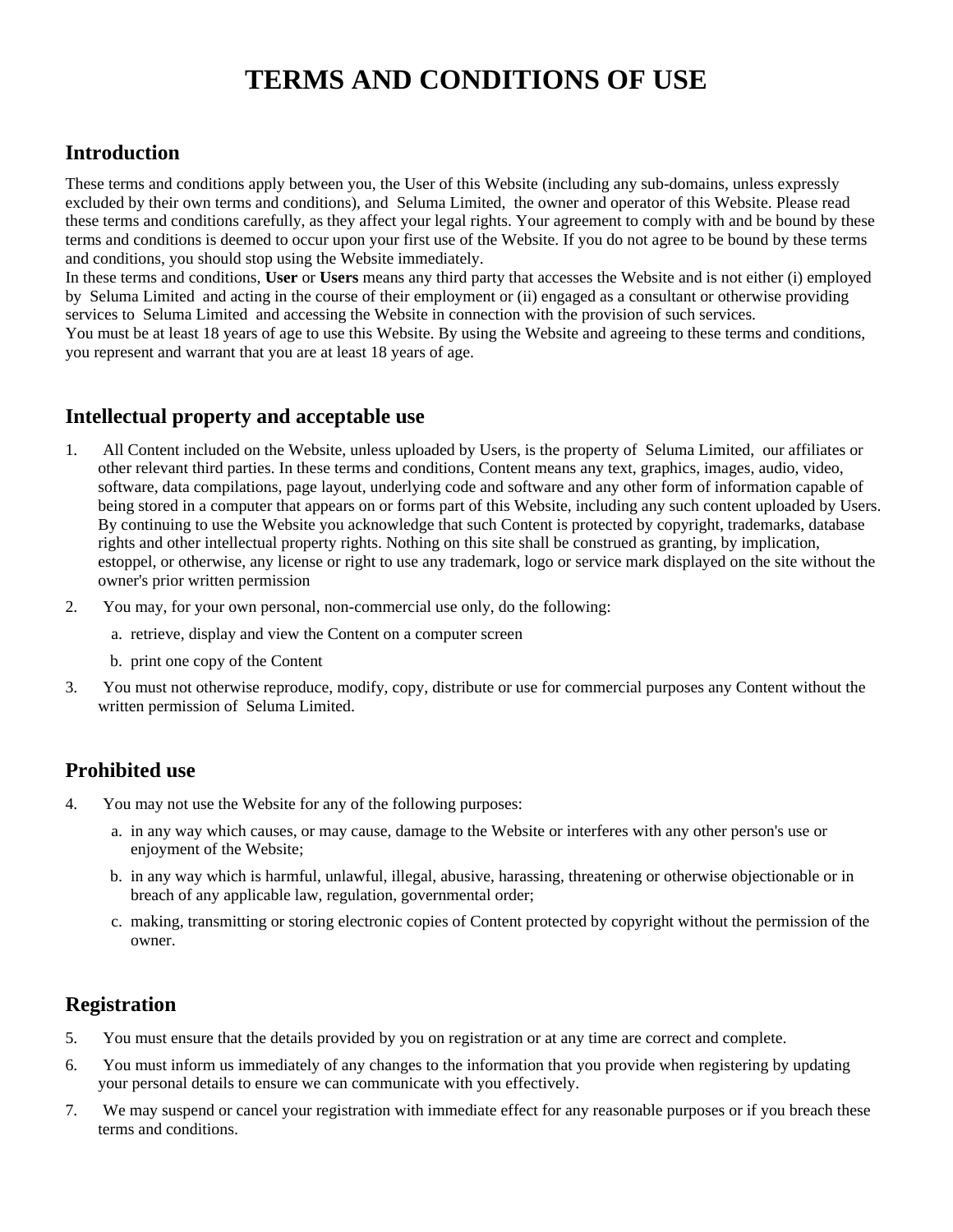8. You may cancel your registration at any time by informing us in writing to the address at the end of these terms and conditions. If you do so, you must immediately stop using the Website. Cancellation or suspension of your registration does not affect any statutory rights.

#### **Links to other websites**

- 9. This Website may contain links to other sites. Unless expressly stated, these sites are not under the control of Seluma Limited or that of our affiliates.
- 10. We assume no responsibility for the content of such Websites and disclaim liability for any and all forms of loss or damage arising out of the use of them.
- 11. The inclusion of a link to another site on this Website does not imply any endorsement of the sites themselves or of those in control of them.

### **Privacy Policy**

12. Use of the Website is also governed by our Privacy Policy, which is incorporated into these terms and conditions by this reference. To view the Privacy Policy, please click on the following: www.amberlabs.io/policies.

### **Availability of the Website and disclaimers**

- 13. Any online facilities, tools, services or information that Seluma Limited makes available through the Website (the **Service**) is provided "as is" and on an "as available" basis. We give no warranty that the Service will be free of defects and/or faults. To the maximum extent permitted by the law, we provide no warranties (express or implied) of fitness for a particular purpose, accuracy of information, compatibility and satisfactory quality. Seluma Limited is under no obligation to update information on the Website.
- 14. Whilst Seluma Limited uses reasonable endeavours to ensure that the Website is secure and free of errors, viruses and other malware, we give no warranty or guaranty in that regard and all Users take responsibility for their own security, that of their personal details and their computers.
- 15. Seluma Limited accepts no liability for any disruption or non-availability of the Website.
- 16. Seluma Limited reserves the right to alter, suspend or discontinue any part (or the whole of) the Website including, but not limited to, any products and/or services available. These terms and conditions shall continue to apply to any modified version of the Website unless it is expressly stated otherwise.

#### **Limitation of liability**

- 17. Nothing in these terms and conditions will: (a) limit or exclude our or your liability for death or personal injury resulting from our or your negligence, as applicable; (b) limit or exclude our or your liability for fraud or fraudulent misrepresentation; or (c) limit or exclude any of our or your liabilities in any way that is not permitted under applicable law.
- 18. We will not be liable to you in respect of any losses arising out of events beyond our reasonable control.
- 19. To the maximum extent permitted by law, Seluma Limited accepts no liability for any of the following:
	- a. any business losses, such as loss of profits, income, revenue, anticipated savings, business, contracts, goodwill or commercial opportunities;
	- b. loss or corruption of any data, database or software;
	- c. any special, indirect or consequential loss or damage.

### **General**